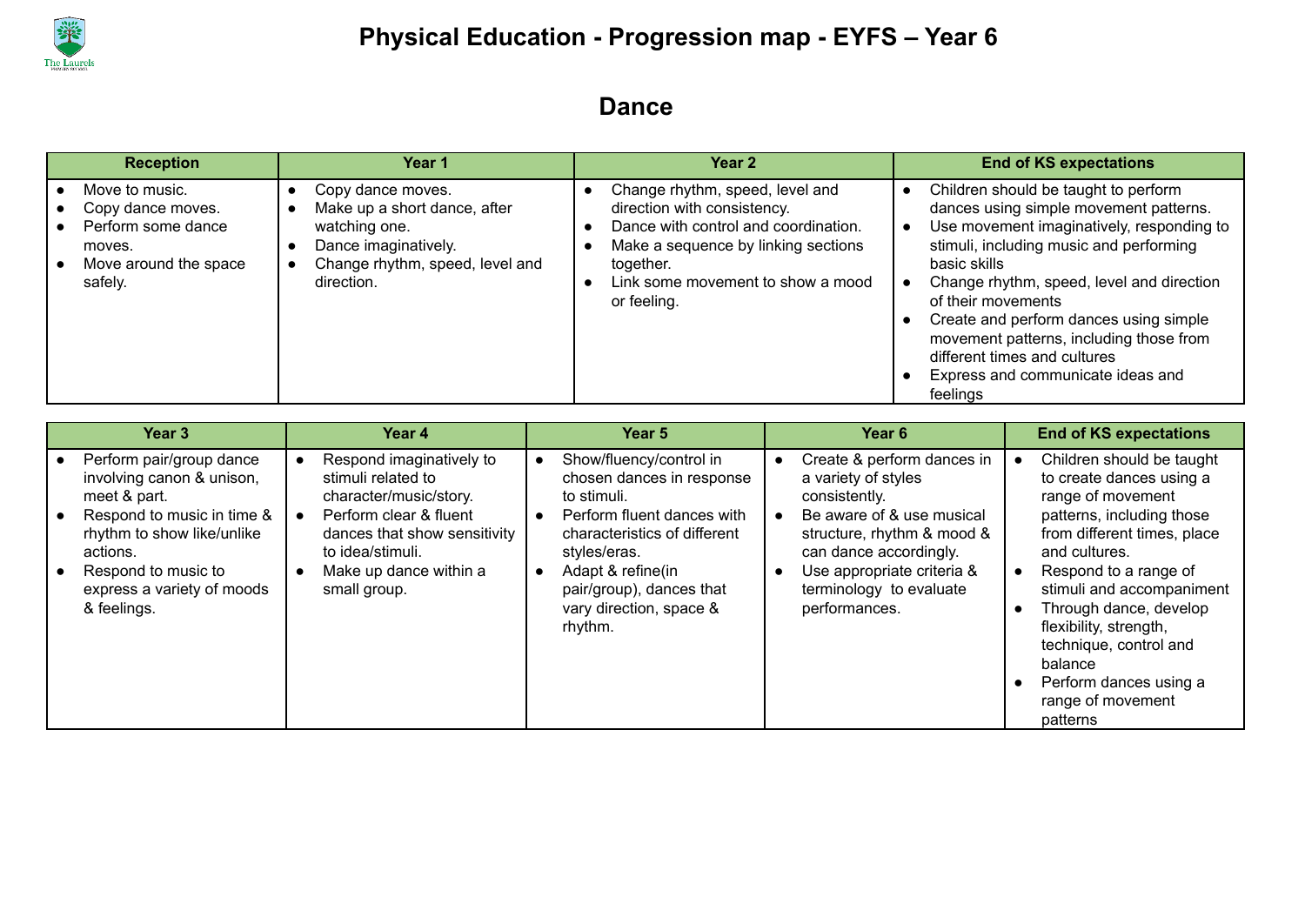

| OVIIIIIUJUUJ                                                                                                                                                                                                                                      |                                                                                                                                                                                                                                                                                                                                                                                    |                                                                                                                                                                                                                                                                                                                                                                                                                                                                       |                                                                                                                                                                                                                                  |  |  |
|---------------------------------------------------------------------------------------------------------------------------------------------------------------------------------------------------------------------------------------------------|------------------------------------------------------------------------------------------------------------------------------------------------------------------------------------------------------------------------------------------------------------------------------------------------------------------------------------------------------------------------------------|-----------------------------------------------------------------------------------------------------------------------------------------------------------------------------------------------------------------------------------------------------------------------------------------------------------------------------------------------------------------------------------------------------------------------------------------------------------------------|----------------------------------------------------------------------------------------------------------------------------------------------------------------------------------------------------------------------------------|--|--|
| <b>Reception</b>                                                                                                                                                                                                                                  | Year 1                                                                                                                                                                                                                                                                                                                                                                             | Year <sub>2</sub>                                                                                                                                                                                                                                                                                                                                                                                                                                                     | <b>End of KS expectations</b>                                                                                                                                                                                                    |  |  |
| Make body tense, relaxed, curled<br>and stretched.<br>Balance on small/large body parts &<br>understand stillness<br>Make large and small body shapes<br>Climb & hang from apparatus<br>Perform basic travelling actions on<br>various body parts | Make body tense,<br>relaxed, curled and stretched,<br>showing some tension.<br>Begin to work on alone/with<br>someone to make a sequence of<br>shapes/travels<br>Climb safely, showing some shapes<br>and balances when climbing.<br>Keep balance travelling in a range of<br>ways along bench, spots, mat etc<br>Roll in stretched/curled positions e.g.<br>'log' and 'egg rolls' | Make body tense, relaxed, curled<br>and stretched, in a range of<br>movements.<br>Perform a sequence with changes in<br>speed & direction including 3<br>different actions (sometimes giving<br>advice to others)<br>Be still on single/two + points of<br>contact on floor/apparatus showing<br>tension & control<br>Link known shape/travel/roll/jump to<br>a balance using floor & on apparatus<br>Jump/land with control using<br>different body shapes in flight | Children should develop core<br>movement, become increasingly<br>competent and confident and access<br>a broad range of opportunities to<br>extend their agility, balance and<br>co-ordination, individually and with<br>others. |  |  |

| Share ideas and give<br>Use a greater number of<br>own ideas for movement in<br>positive criticism/advice to<br>self & others.<br>response to a task.<br>Combine arm actions with<br>Create & perform<br>matching/mirroring<br>skips/leaps/steps/jumps &<br>sequences explaining how<br>spins in travel<br>movements.<br>it could be improved<br>Travel while using various<br>Perform at least 3 different<br>hand apparatus,<br>(ribbon/hoop/ rope/ball)<br>rolls (shoulder, forward,<br>Know principles of balance<br>back) with some control<br>Create<br>and apply them on floor &<br>Link a roll with travel and<br>balance using floor and<br>apparatus<br>apparatus with good body<br>control<br>etc. | Select a suitable routine to<br>Combine own work with<br>that of others, identifying<br>perform to different<br>strengths & weaknesses.<br>audiences, bearing in mind<br>Include change of speed,<br>who the audience is.<br>direction and shape in<br>Transfer sequence above<br>onto suitably arranged<br>apparatus & floor<br>Follow a set of 'rules' to<br>Perform 6-8 part floor<br>produce a sequence,<br>possibly made by peers.<br>sequence as individual, pair<br>& small group to a piece of<br>mirror/matching/cannon<br>music<br>(pair) sequence varying<br>Demonstrate 3 paired<br>dynamics/levels/direction<br>balances in sequence using<br>various skills/actions | Children should be taught<br>to develop flexibility,<br>strength, technique, control<br>and balance, for example<br>through gymnastics and<br>athletics |
|---------------------------------------------------------------------------------------------------------------------------------------------------------------------------------------------------------------------------------------------------------------------------------------------------------------------------------------------------------------------------------------------------------------------------------------------------------------------------------------------------------------------------------------------------------------------------------------------------------------------------------------------------------------------------------------------------------------|-----------------------------------------------------------------------------------------------------------------------------------------------------------------------------------------------------------------------------------------------------------------------------------------------------------------------------------------------------------------------------------------------------------------------------------------------------------------------------------------------------------------------------------------------------------------------------------------------------------------------------------------------------------------------------------|---------------------------------------------------------------------------------------------------------------------------------------------------------|

#### **Gymnastics**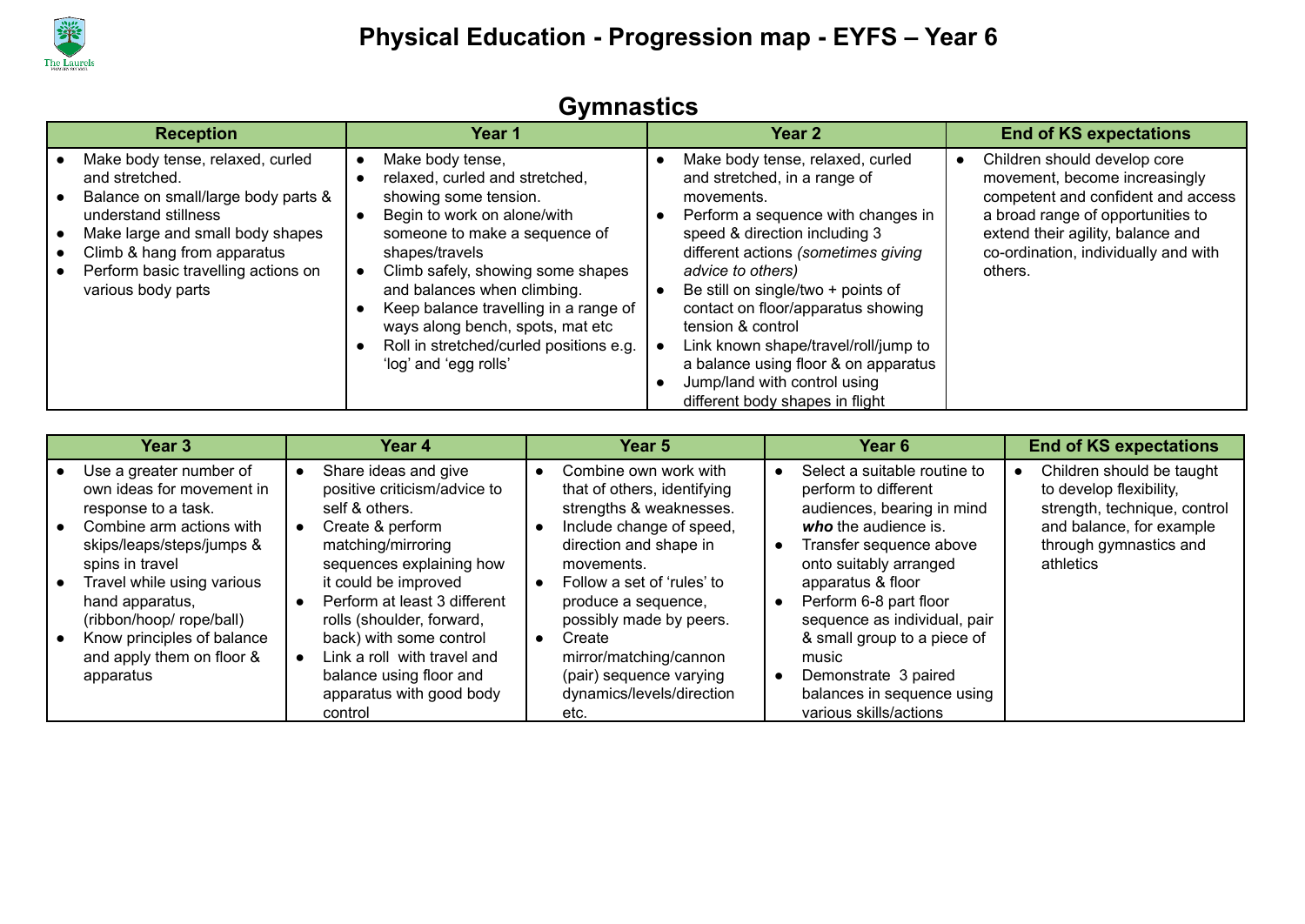

### **Invasion Games (netball, football, rugby, basketball, hockey**

| <b>Reception</b>                                                                                                                                                                                                                                                                                                  | Year 1                                                                                                                                                                                                                              | Year <sub>2</sub>                                                                                                                                                                                                                                                                                                         | <b>End of KS expectations</b>                                                                           |
|-------------------------------------------------------------------------------------------------------------------------------------------------------------------------------------------------------------------------------------------------------------------------------------------------------------------|-------------------------------------------------------------------------------------------------------------------------------------------------------------------------------------------------------------------------------------|---------------------------------------------------------------------------------------------------------------------------------------------------------------------------------------------------------------------------------------------------------------------------------------------------------------------------|---------------------------------------------------------------------------------------------------------|
| Send & receive a ball by rolling from<br>hand & striking with foot<br>Aim & throw object underarm<br>$\bullet$<br>Catch balloon/bean bag/scarf &<br>sometimes a bouncing ball<br>Move and stop safely in a specific<br>$\bullet$<br>area<br>Play a passing & target game alone<br>$\bullet$<br>and with a partner | Throw underarm, bounce & catch ball<br>by self & with partner<br>Kick/stop a ball using a confident foot<br>while static<br>Run straight and on a curve and<br>sidestep with correct technique<br>Begin to follow some simple rules | Perform some dribbling skills with<br>hands and feet using space<br>Pass a ball accurately (hands & feet)<br>over longer distances to a team mate<br>Combine stopping, pick up/collect &<br>send a ball accurately to other<br>players<br>Make simple decisions about when<br>/where to move in game to receive a<br>ball | Children should participate in team<br>games, developing simple tactics for<br>attacking and defending. |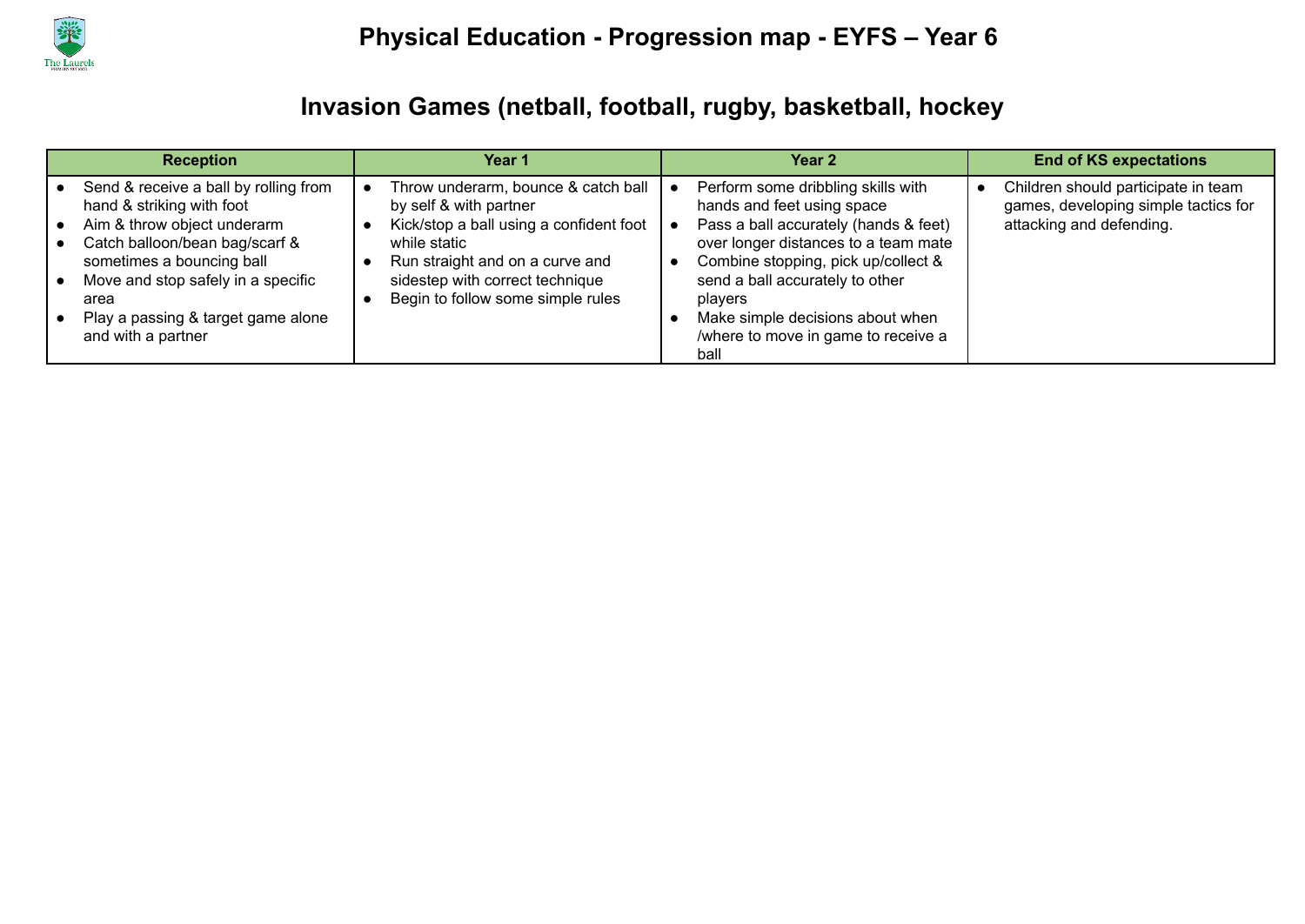

### **Netball**

| Year 3                                                                                                                                                                                                                                                                                                       | Year 4                                                                                                                                                                                                                                                                                                                                                                                                                                                           | <b>Year 5</b>                                                                                                                                                                                                                                                                                                                                                                                             | Year 6                                                                                                                                                                                                                                                                                                                                           | <b>End of KS</b><br>expectations                                                                                                                                                                                                                          |
|--------------------------------------------------------------------------------------------------------------------------------------------------------------------------------------------------------------------------------------------------------------------------------------------------------------|------------------------------------------------------------------------------------------------------------------------------------------------------------------------------------------------------------------------------------------------------------------------------------------------------------------------------------------------------------------------------------------------------------------------------------------------------------------|-----------------------------------------------------------------------------------------------------------------------------------------------------------------------------------------------------------------------------------------------------------------------------------------------------------------------------------------------------------------------------------------------------------|--------------------------------------------------------------------------------------------------------------------------------------------------------------------------------------------------------------------------------------------------------------------------------------------------------------------------------------------------|-----------------------------------------------------------------------------------------------------------------------------------------------------------------------------------------------------------------------------------------------------------|
| Use of first steps netball (4 a side C GA GS GK) over 1/3 of a<br>netball court)                                                                                                                                                                                                                             |                                                                                                                                                                                                                                                                                                                                                                                                                                                                  | netball court                                                                                                                                                                                                                                                                                                                                                                                             | Use of High Five netball (5 a side C GA GA GS GK) over a whole                                                                                                                                                                                                                                                                                   | Children should be                                                                                                                                                                                                                                        |
| Make a series of passes to<br>team mates moving towards<br>a scoring area.<br>Show some signs of using a<br>chest pass and shoulder<br>pass.<br>Show a target to indicate<br>where I'd like to pass to.<br>Know where space is and try<br>to move into it.<br>Mark another player and<br>defend when needed. | Use a chest pass and<br>$\bullet$<br>shoulder pass to support<br>team in scoring.<br>Make decisions regarding<br>$\bullet$<br>which is the best type of pass<br>to use.<br>Begin to use a bounce pass,<br>$\bullet$<br>which only bounces once.<br>Identify space to move into<br>and show a clear target to<br>receive a pass.<br>Mark another player and<br>$\bullet$<br>begin to attempt<br>interceptions.<br>Know where positions are<br>allowed on a court. | Use all three passes (chest,<br>shoulder & bounce) correctly.<br>Use a range of speeds within<br>a game to support a team in<br>scoring.<br>Begin to use square (across<br>the court) & straight (up &<br>down the court) passes to<br>achieve pace.<br>Lose a defender to receive a<br>pass.<br>Defend a player and make<br>some successful<br>interceptions (snatch & catch)<br>when playing as a team. | Know which pass is best to<br>use and when in a game.<br>Use a range of square &<br>straight passes to change<br>direction of the ball.<br>Use landing foot to change<br>direction to lose a defender.<br>Draw defender away to<br>create space for self or team.<br>Position body to defend<br>effectively, making successful<br>interceptions. | taught to play<br>competitive games,<br>modified where<br>appropriate, such<br>as football, netball,<br>rounders, cricket,<br>hockey, basketball,<br>badminton and<br>tennis, and apply<br>basic principles<br>suitable for<br>attacking and<br>defending |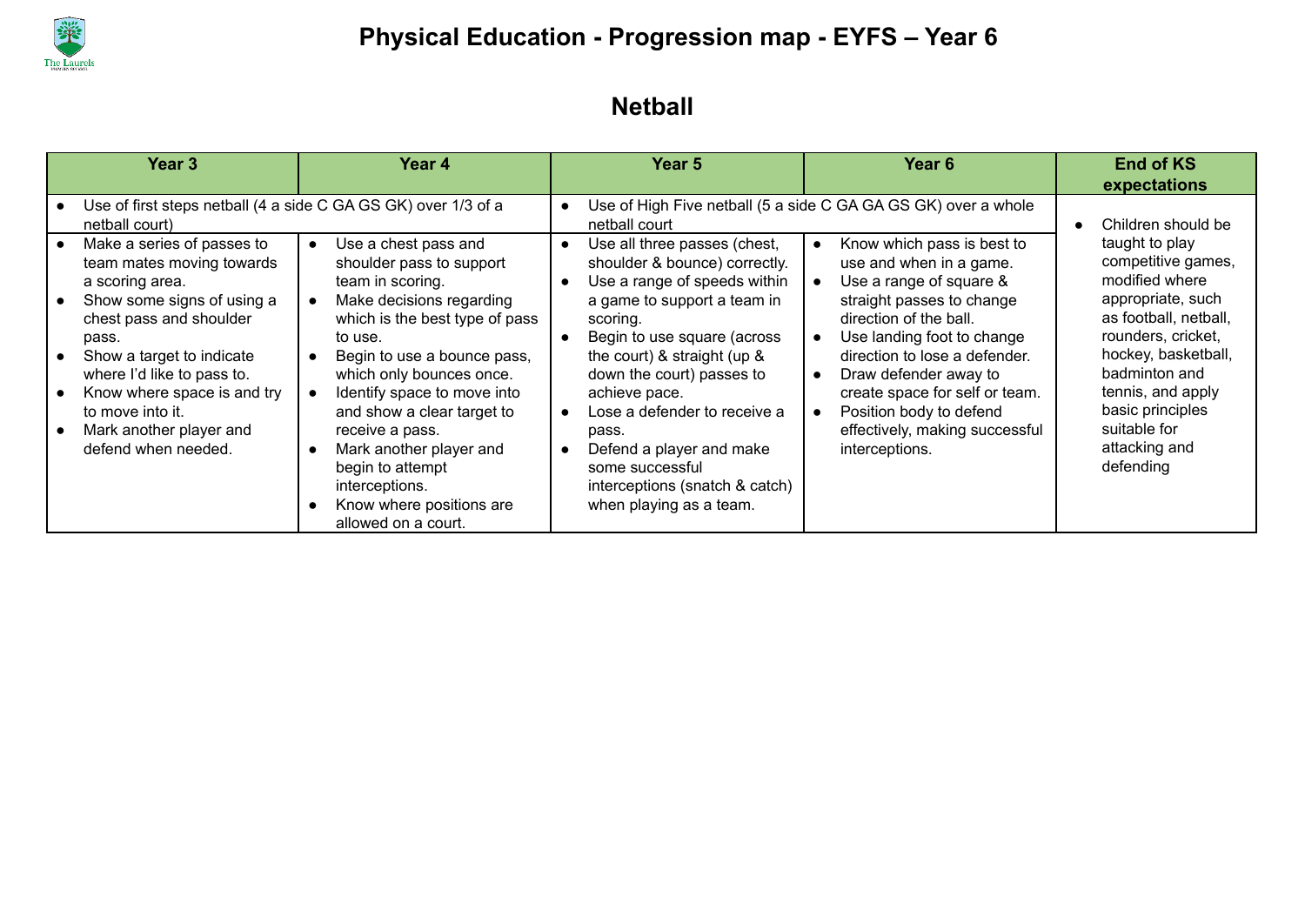

### **Football**

| Year <sub>3</sub>                                                                                                                                                                                                                     | Year 4                                                                                                                                                                                                                                                                                                                                                                  | Year 5                                                                                                                                                                                                                                                                                                                                                                                                                                                    | Year <sub>6</sub>                                                                                                                                                                                                                                                                                                                                                                                                                                                                                                                                                                                                        | <b>End of KS</b><br>expectations                                                                                                                                                                                                                                             |
|---------------------------------------------------------------------------------------------------------------------------------------------------------------------------------------------------------------------------------------|-------------------------------------------------------------------------------------------------------------------------------------------------------------------------------------------------------------------------------------------------------------------------------------------------------------------------------------------------------------------------|-----------------------------------------------------------------------------------------------------------------------------------------------------------------------------------------------------------------------------------------------------------------------------------------------------------------------------------------------------------------------------------------------------------------------------------------------------------|--------------------------------------------------------------------------------------------------------------------------------------------------------------------------------------------------------------------------------------------------------------------------------------------------------------------------------------------------------------------------------------------------------------------------------------------------------------------------------------------------------------------------------------------------------------------------------------------------------------------------|------------------------------------------------------------------------------------------------------------------------------------------------------------------------------------------------------------------------------------------------------------------------------|
| Begin to dribble a ball<br>making small touches<br>Begin to send a football to<br>someone on team.<br>Keep a ball under control.<br>Know where space is and<br>try to move into it.<br>Mark another player and<br>defend when needed. | Dribble with small touches into<br>$\bullet$<br>space.<br>Send a football to someone on<br>$\bullet$<br>the team, using different parts<br>of foot.<br>Keep a ball under control when<br>receiving a range of passes<br>from team.<br>Understand where the space is<br>$\bullet$<br>and can move into it.<br>Mark another player and begin<br>to attempt interceptions. | Dribble making small touches<br>into space with speed.<br>Send a football to someone on<br>the team, using different parts<br>of foot accurately.<br>Use a range of ways to keep a<br>ball under control (foot, knee,<br>head, and knowing which one<br>due to where ball is coming<br>from).<br>See space, and use it<br>effectively.<br>Lose a defender to receive a<br>pass.<br>Defend a player and make<br>some successful interceptions<br>for team. | Dribble making small<br>$\bullet$<br>touches into space with<br>speed, to beat defenders.<br>Make decisions regarding<br>$\bullet$<br>how and when to send a<br>football to someone in team.<br>Use a range of ways to<br>$\bullet$<br>keep a ball under control<br>(foot, knee, head, and<br>knowing which one due to<br>where ball is coming from)<br>when under pressure from a<br>defender.<br>Know how space changes<br>within a game and when<br>and how to move into<br>changing spaces.<br>Draw defender away to<br>create space.<br>Position body to defend<br>effectively, making<br>successful interceptions. | Children should be<br>taught to play<br>competitive games,<br>modified where<br>appropriate, such as<br>football, netball,<br>rounders, cricket,<br>hockey, basketball,<br>badminton and tennis,<br>and apply basic<br>principles suitable for<br>attacking and<br>defending |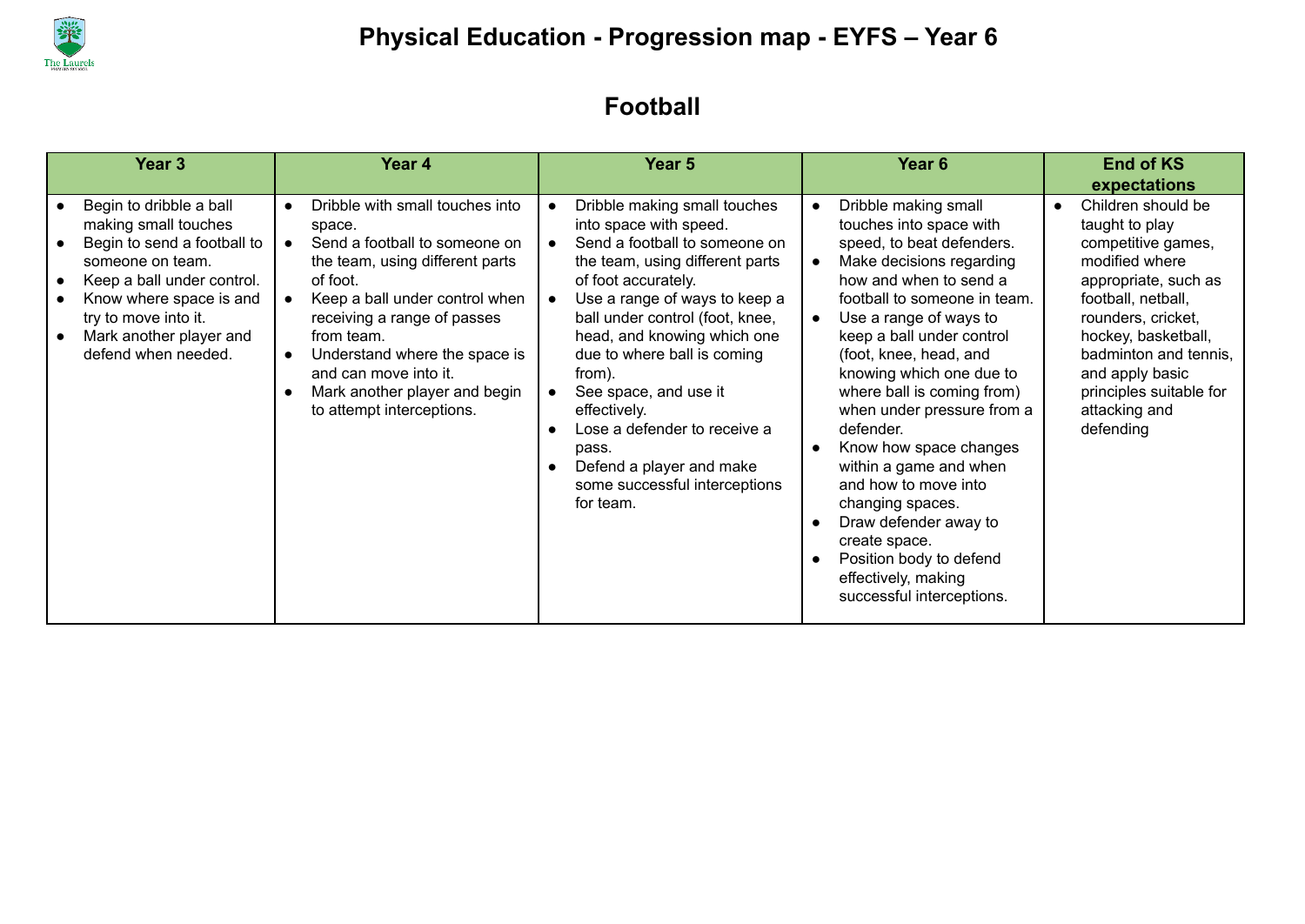

## **Tag Rugby**

| Year <sub>3</sub>                                                                                                                                                                                                                                                                   | Year 4                                                                                                                                                                                                                                                                                                                               | Year <sub>5</sub>                                                                                                                                                                                                                                                                                 | Year <sub>6</sub>                                                                                                                                                                                              | <b>End of KS</b><br>expectations                                                                                                                                                                                                                                             |
|-------------------------------------------------------------------------------------------------------------------------------------------------------------------------------------------------------------------------------------------------------------------------------------|--------------------------------------------------------------------------------------------------------------------------------------------------------------------------------------------------------------------------------------------------------------------------------------------------------------------------------------|---------------------------------------------------------------------------------------------------------------------------------------------------------------------------------------------------------------------------------------------------------------------------------------------------|----------------------------------------------------------------------------------------------------------------------------------------------------------------------------------------------------------------|------------------------------------------------------------------------------------------------------------------------------------------------------------------------------------------------------------------------------------------------------------------------------|
| Move holding a rugby ball<br>Know where to score a try<br>and how to position the<br>ball to score a try<br>Move into spaces to avoid<br>defenders<br>Make a backward pass to<br>team mates, using the<br>direction most<br>comfortable<br>Know to tag team mates<br>when to defend | Move with speed (and change<br>of) with the ball and without<br>Use speed and space to avoid<br>defenders<br>Pass backwards and in both<br>directions and sometimes on<br>the move<br>Tag the person who has the<br>ball, but can mark a player who<br>doesn't have the ball<br>Begin to make a high pop pass<br>to avoid a defender | Be able to evade and tag<br>opponents.<br>Be able to pass and receive a<br>pass at speed.<br>Be able to pass and receive a<br>pass at speed in a game<br>situation.<br>Refine attacking and defending<br>skills.<br>Develop tactics as a team.<br>Apply learned skills in a game<br>of tag rugby. | Be able to evade and tag<br>opponents.<br>Running at speed, changing<br>direction at speed.<br>Play effectively in attack and<br>defence<br>Score points against<br>opposition<br>Support player with the ball | Children should be<br>taught to play<br>competitive games,<br>modified where<br>appropriate, such as<br>football, netball,<br>rounders, cricket,<br>hockey, basketball,<br>badminton and tennis.<br>and apply basic<br>principles suitable for<br>attacking and<br>defending |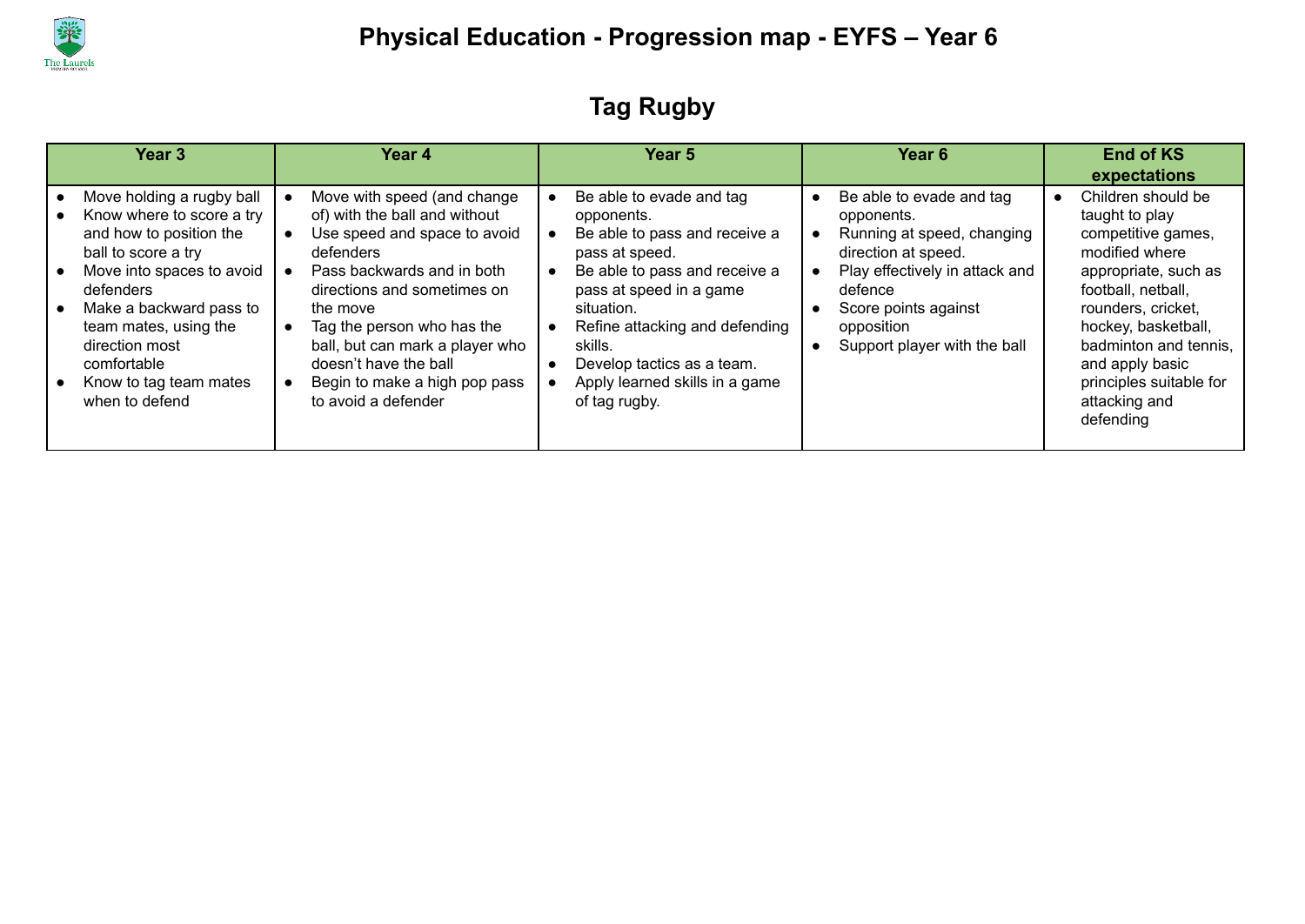

## **Hockey**

| Year <sub>3</sub>                                                                                                                                                                                                                                                                                                                                     | Year 4                                                                                                                                                                                                                                                                                                                                                                                                      | Year 5                                                                                                                                                                                                                                                                                                                                                                                                                              | Year <sub>6</sub>                                                                                                                                                                                                                                                                                                                                                                                                                                                        | <b>End of KS</b><br>expectations                                                                                                                                                                                                                                             |
|-------------------------------------------------------------------------------------------------------------------------------------------------------------------------------------------------------------------------------------------------------------------------------------------------------------------------------------------------------|-------------------------------------------------------------------------------------------------------------------------------------------------------------------------------------------------------------------------------------------------------------------------------------------------------------------------------------------------------------------------------------------------------------|-------------------------------------------------------------------------------------------------------------------------------------------------------------------------------------------------------------------------------------------------------------------------------------------------------------------------------------------------------------------------------------------------------------------------------------|--------------------------------------------------------------------------------------------------------------------------------------------------------------------------------------------------------------------------------------------------------------------------------------------------------------------------------------------------------------------------------------------------------------------------------------------------------------------------|------------------------------------------------------------------------------------------------------------------------------------------------------------------------------------------------------------------------------------------------------------------------------|
| Begin to show how to hold<br>a hockey stick and which<br>side to use.<br>Use a simple push pass<br>to another team mate.<br>Dribble the ball keeping it<br>close to me using the<br>correct side of stick.<br>Show some signs of an<br>approaching a player to<br>tackle and cause<br>pressure.<br>Begin to attempt to score<br>a goal from anywhere. | Sometimes change direction of<br>travel by rotating and turning<br>stick to support this.<br>Use a push pass to make a<br>direct pass.<br>Begin to use a slap pass<br>(bringing stick back and<br>causing more power).<br>Use speed to dribble the ball<br>into space.<br>Maintain defence and keep the<br>pressure until possession is<br>gained.<br>Attempt to score inside a<br>designated scoring area. | Change direction and use the<br>correct side of stick, sometimes<br>using Indian dribbling<br>(alternating sides of stick while<br>dribbling) to avoid defenders.<br>Choose between the two<br>passes (push/slap) and explain<br>simply why.<br>Make a direct pass while<br>dribbling.<br>Begin to use stick to mark a<br>player from the side line<br>causing them difficulty.<br>Successfully score while in the<br>scoring area. | Use speed, changing of<br>direction and Indian<br>dribbling to advance<br>towards team's goal.<br>Use a range of passes<br>knowing which one<br>depending on the distance<br>of the pass.<br>Dribble and change<br>direction by making a<br>square pass (across the<br>pitch) or straight pass<br>(up/down the pitch).<br>Know when to defend and<br>what defence skills could be<br>used.<br>Seize an opportunity to<br>$\bullet$<br>score, sometimes quite<br>quickly. | Children should be<br>taught to play<br>competitive games,<br>modified where<br>appropriate, such as<br>football, netball,<br>rounders, cricket,<br>hockey, basketball,<br>badminton and tennis.<br>and apply basic<br>principles suitable<br>for attacking and<br>defending |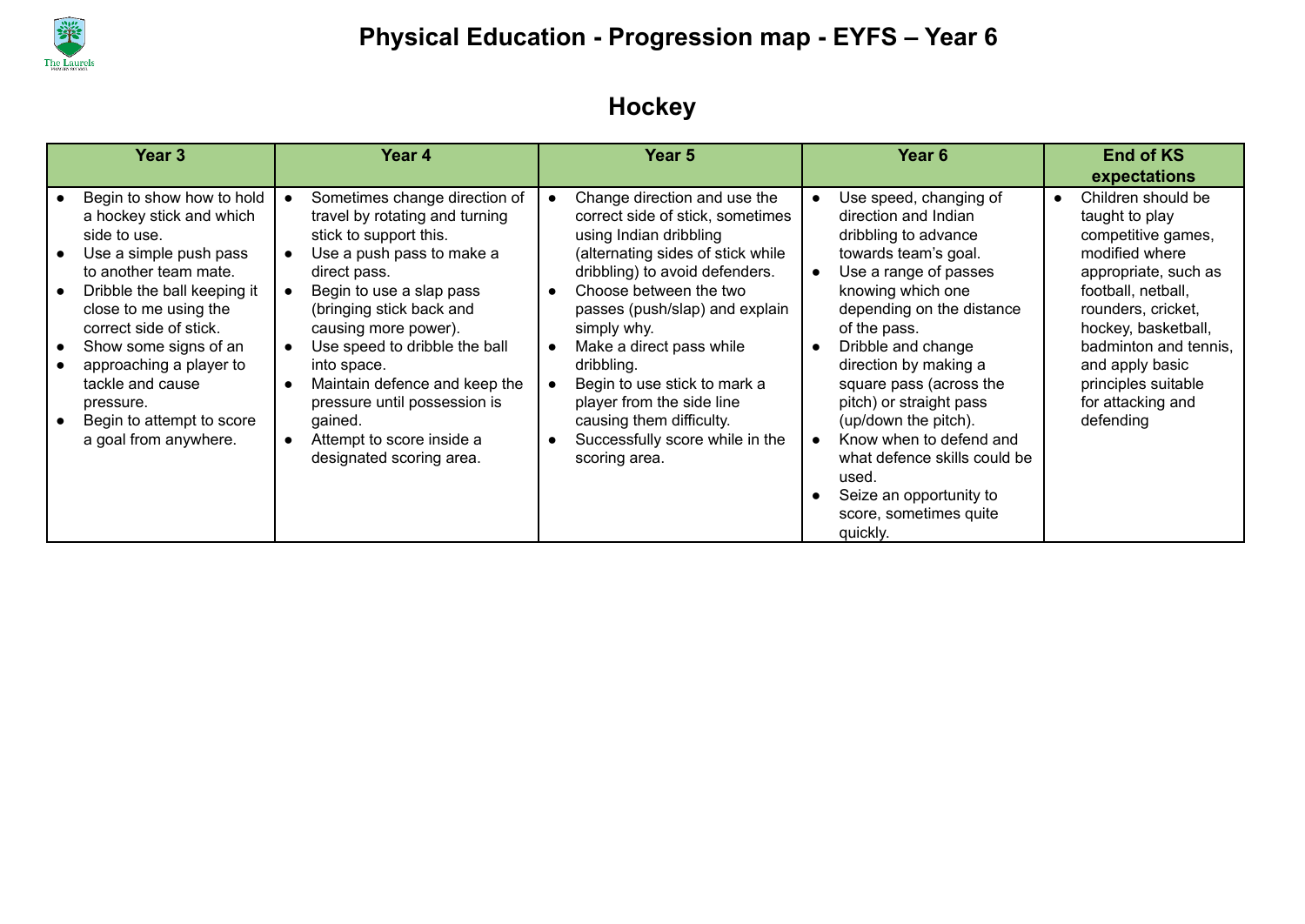

## **Striking & Fielding Games**

| <b>Reception</b>                                                                                                                                                                                                          | Year 1                                                                                                                                                                                                                                                                                                                                     | Year <sub>2</sub>                                                                                                                                                                                                                                                                                                                                                                                                         | <b>End of KS</b><br>expectations                                                                                 |
|---------------------------------------------------------------------------------------------------------------------------------------------------------------------------------------------------------------------------|--------------------------------------------------------------------------------------------------------------------------------------------------------------------------------------------------------------------------------------------------------------------------------------------------------------------------------------------|---------------------------------------------------------------------------------------------------------------------------------------------------------------------------------------------------------------------------------------------------------------------------------------------------------------------------------------------------------------------------------------------------------------------------|------------------------------------------------------------------------------------------------------------------|
| Aim & throw object underarm<br>Catch balloon/bean bag/scarf &<br>sometimes a bouncing ball<br>Use hand to strike a bean bag or ball<br>and move towards a scoring area<br>Begin to use a bat to hit a ball or bean<br>bag | Show some different ways of hitting,<br>throwing and striking a ball<br>Hit a ball or bean bag and move quickly<br>to score a range of points (further<br>distance scores more points)<br>Play as a fielder and get the ball back<br>to a STOP ZONE<br>Begin to follow some simple rules<br>(carrying the bat, not over taking<br>someone) | Send a ball off a tee using a bat or a racket<br>Play two types of games to score: running<br>around a series of hula hoops or forwards and<br>backwards between hula hoops<br>Stop moving when the 'bowler' has the ball<br>Play as a fielder and pass the ball back to the<br>bowler to make the runner stop<br>Follow rules for a game (carry the bat, don't<br>overtake, run around the outside of the hula<br>hoops) | Children should<br>participate in team<br>games, developing<br>simple tactics for<br>attacking and<br>defending. |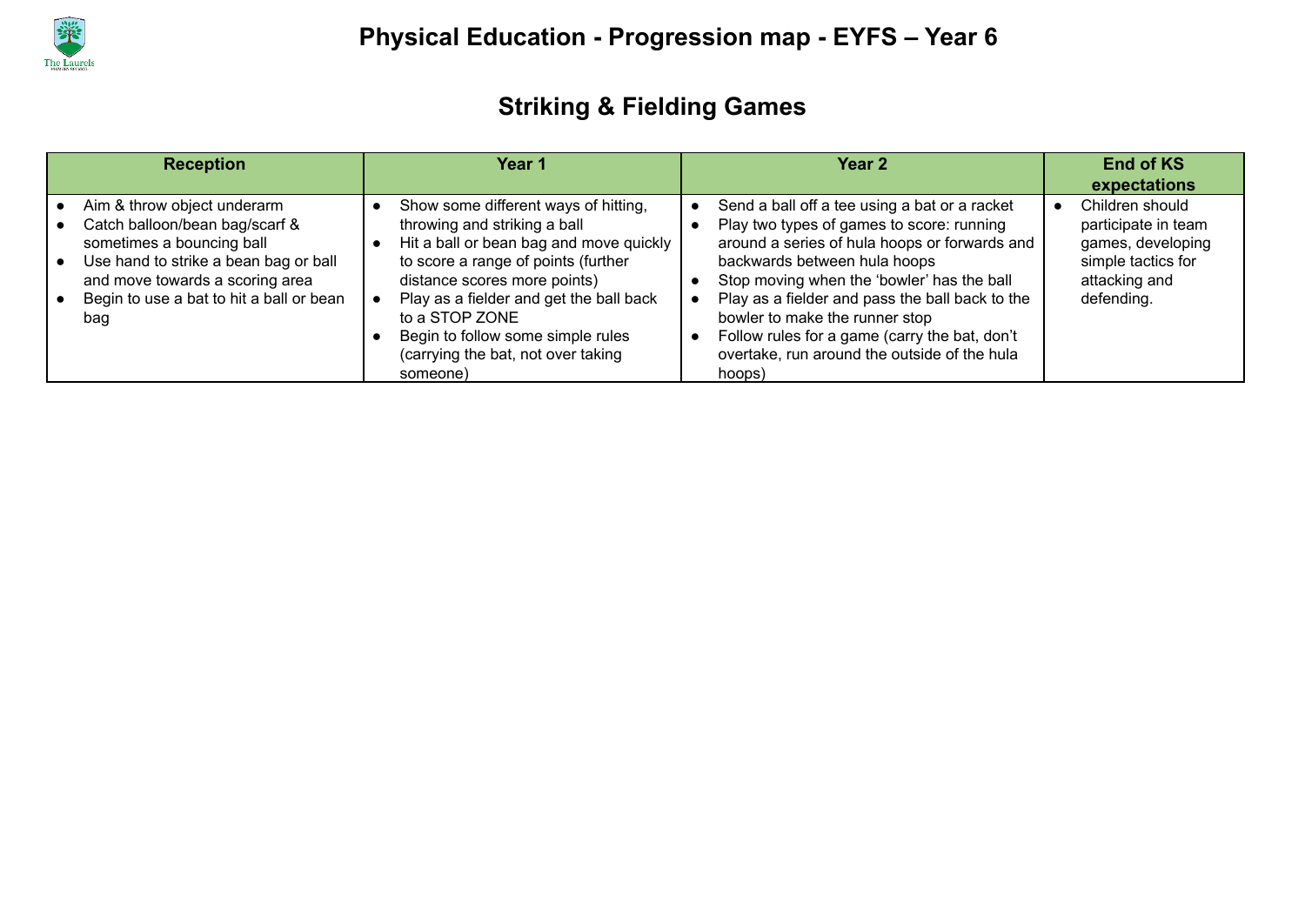

### **Cricket**

| Year <sub>3</sub>                                                                                                                                                                                                                                                                                                                                     | Year 4                                                                                                                                                                                                                                       | Year <sub>5</sub>                                                                                                                                                                                                                                                              | Year <sub>6</sub>                                                                                                                                                                                                                                                                                              | <b>End of KS expectations</b>                                                                                                                                                                                                                                                |
|-------------------------------------------------------------------------------------------------------------------------------------------------------------------------------------------------------------------------------------------------------------------------------------------------------------------------------------------------------|----------------------------------------------------------------------------------------------------------------------------------------------------------------------------------------------------------------------------------------------|--------------------------------------------------------------------------------------------------------------------------------------------------------------------------------------------------------------------------------------------------------------------------------|----------------------------------------------------------------------------------------------------------------------------------------------------------------------------------------------------------------------------------------------------------------------------------------------------------------|------------------------------------------------------------------------------------------------------------------------------------------------------------------------------------------------------------------------------------------------------------------------------|
| Throw and catch under<br>pressure.<br>Use fielding skills to stop<br>the ball effectively.<br>Learn batting control.<br>Learn the role of<br>backstop.<br>Play in a tournament and<br>work as team, using<br>tactics in order to beat<br>another team.<br>Play in a tournament and<br>work as team, using<br>tactics in order to beat<br>another team | To develop the range of Cricket<br>skills they can apply in a<br>competitive context<br>To choose and use a range of<br>simple tactics in isolation and in<br>a game context<br>To consolidate existing skills<br>and apply with consistency | To link together a range of skills<br>and use in combination<br>To collaborate as a team to<br>$\bullet$<br>choose, use and adapt rules in<br>games<br>To recognise how some<br>aspects of fitness apply to<br>cricket e.g. power, flexibility<br>and cardiovascular endurance | To apply with consistency<br>standard cricket rules in a<br>variety of different styles of<br>games<br>To attempt a small range of<br>recognised shots in isolation<br>and in competitive<br>scenarios<br>To use a range of tactics for<br>attacking and defending in<br>role of bowler, batter and<br>fielder | Children should be<br>taught to play<br>competitive games,<br>modified where<br>appropriate, such as<br>football, netball,<br>rounders, cricket,<br>hockey, basketball,<br>badminton and tennis,<br>and apply basic<br>principles suitable for<br>attacking and<br>defending |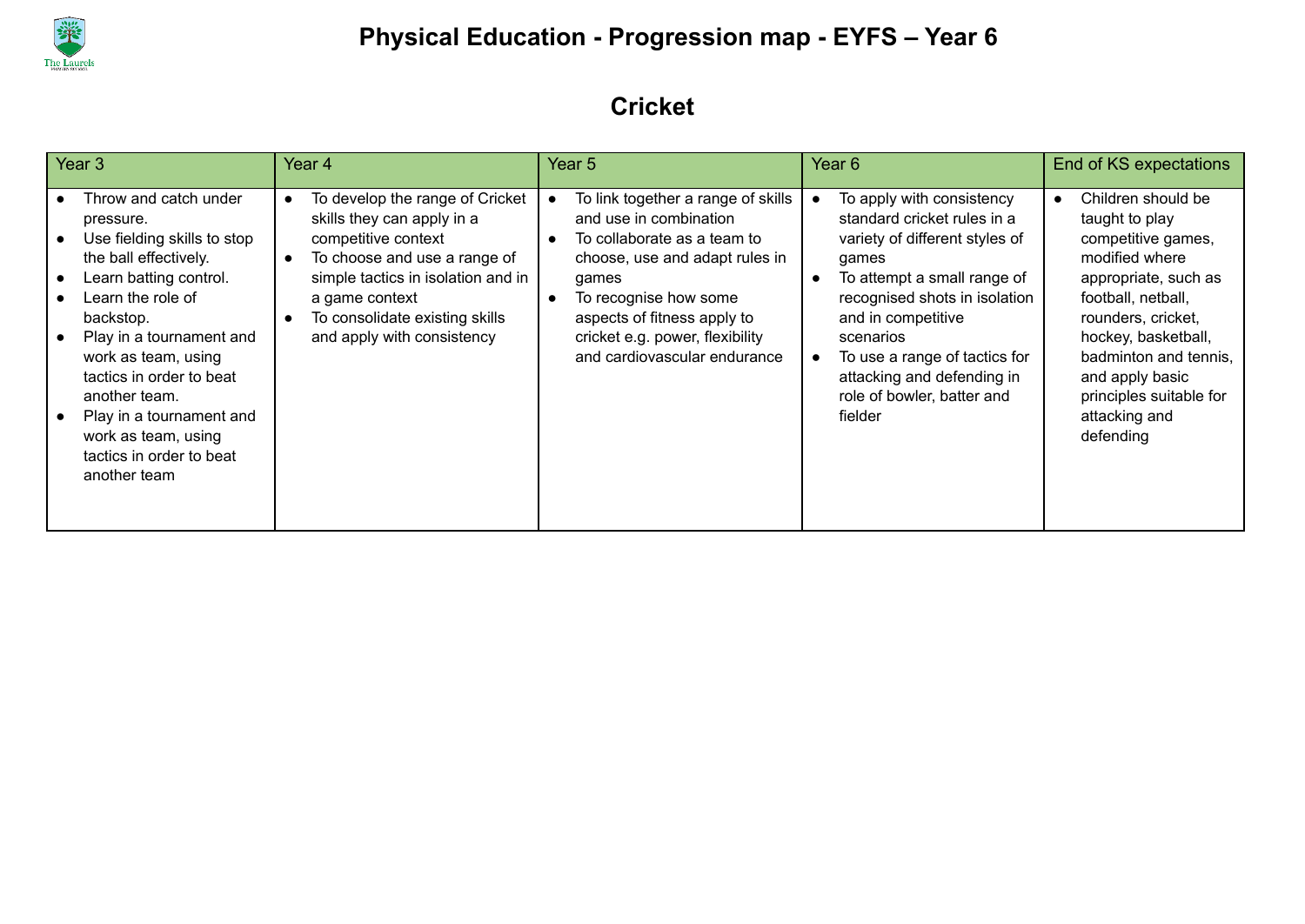

### **Rounders**

| Year <sub>3</sub>                                                                                                     | Year 4                                                                                                                                                                                                                                                                  | Year <sub>5</sub>                                                                                                                                                                                                                                                                                                                                                                                                                                                                                                                                                                                                                                               | Year <sub>6</sub>                                                                                                                                                                                                                                             | <b>End of KS</b><br>expectations                                                                                                                                                                                                                                                          |
|-----------------------------------------------------------------------------------------------------------------------|-------------------------------------------------------------------------------------------------------------------------------------------------------------------------------------------------------------------------------------------------------------------------|-----------------------------------------------------------------------------------------------------------------------------------------------------------------------------------------------------------------------------------------------------------------------------------------------------------------------------------------------------------------------------------------------------------------------------------------------------------------------------------------------------------------------------------------------------------------------------------------------------------------------------------------------------------------|---------------------------------------------------------------------------------------------------------------------------------------------------------------------------------------------------------------------------------------------------------------|-------------------------------------------------------------------------------------------------------------------------------------------------------------------------------------------------------------------------------------------------------------------------------------------|
| Be able to play simple<br>rounders games<br>Apply some rules to<br>qames<br>Develop and use simple<br>rounders skills | Develop the range of rounders<br>$\bullet$<br>skills that can apply in a<br>competitive context<br>Choose and use a range of<br>simple tactics in isolation and in<br>a game context<br>Identify different positions in<br>rounders and the roles of those<br>positions | Link together a range of skills<br>and use in combination.<br>Collaborate as a team to<br>choose, use and adapt rules in<br>games.<br>Recognise how some aspects<br>of fitness apply to rounders e.g.<br>power, flexibility and<br>cardiovascular endurance<br>Throw and catch under<br>pressure.<br>Use fielding skills to stop the<br>$\bullet$<br>ball effectively.<br>Learn batting control.<br>$\bullet$<br>Learn the role of backstop.<br>$\bullet$<br>Play in a tournament and work<br>$\bullet$<br>as team, using tactics in order<br>to beat another team.<br>Play in a tournament and work<br>as team, using tactics in order<br>to beat another team | Apply consistently rounders<br>$\bullet$<br>rules in conditioned games<br>Play small sided games<br>$\bullet$<br>using standard rounders<br>pitch layout<br>Use a range of tactics for<br>attacking and defending in<br>role of bowler, batter and<br>fielder | Children should be<br>$\bullet$<br>taught to play<br>competitive games,<br>modified where<br>appropriate, such as<br>football, netball,<br>rounders, cricket,<br>hockey, basketball,<br>badminton and tennis,<br>and apply basic<br>principles suitable for<br>attacking and<br>defending |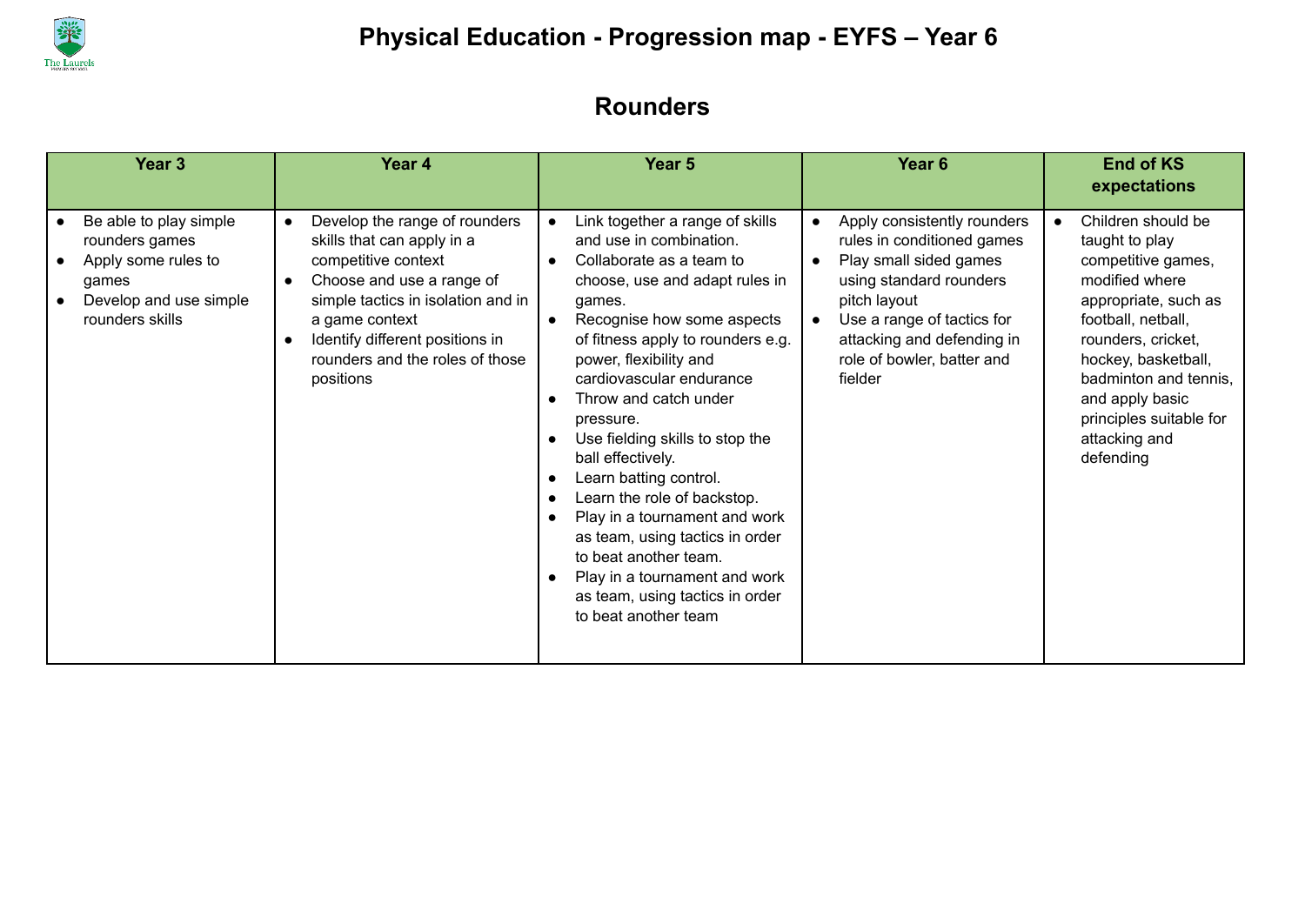

#### Net & Wall Games **Tennis**

| Year 3                                                                                                                                                                                                                                                                                                                                                                                                                                                                                                      | Year 4                                                                                                                                                                                                                                                                                                                                                                                                                                                                                                                                                    | Year 5                                                                                                                                                                                                                                                                                                                                                                                                                                                                                                                       | Year 6                                                                                                                                                                                                                                                                                                                                                                                                                                                                                                   | End of KS expectations                                                                                                                                                                                                                                                    |
|-------------------------------------------------------------------------------------------------------------------------------------------------------------------------------------------------------------------------------------------------------------------------------------------------------------------------------------------------------------------------------------------------------------------------------------------------------------------------------------------------------------|-----------------------------------------------------------------------------------------------------------------------------------------------------------------------------------------------------------------------------------------------------------------------------------------------------------------------------------------------------------------------------------------------------------------------------------------------------------------------------------------------------------------------------------------------------------|------------------------------------------------------------------------------------------------------------------------------------------------------------------------------------------------------------------------------------------------------------------------------------------------------------------------------------------------------------------------------------------------------------------------------------------------------------------------------------------------------------------------------|----------------------------------------------------------------------------------------------------------------------------------------------------------------------------------------------------------------------------------------------------------------------------------------------------------------------------------------------------------------------------------------------------------------------------------------------------------------------------------------------------------|---------------------------------------------------------------------------------------------------------------------------------------------------------------------------------------------------------------------------------------------------------------------------|
| Tap the ball off racquet<br>(tapping it to the ground,<br>tapping it up off the racket,<br>tapping it up with one<br>bounce etc)<br>Tap the ball back and forth<br>to partner<br>Stand in a ready position<br>holding racquet correctly<br>Change from a ready<br>position before tapping the<br>ball to a partner<br>Begin to know what it<br>means by a forehand and<br>backhand position<br>Begin to attempt to serve<br>the tennis ball straight from<br>hands, sometimes using one<br>bounce if needed | Tap the ball back and forth to a<br>$\bullet$<br>partner over a small space<br>Begin to tap a ball over a net<br>allowing for a bounce, hit<br>technique<br>Move from a ready position into a<br>forehand position/backhand<br>position quickly<br>Bring racquet to meet the ball for<br>a forehand and backhand hit<br>Know to use two hands for an<br>effective backhand<br>Move racquet in a low to high<br>swing for an effective tap<br>Serve the ball straight from hands<br>$\bullet$<br>to racquet making sure it lands 'in'<br>on the other side | Tap the ball using either a fore<br>$\bullet$<br>hand or back hand motion<br>Move towards the ball from<br>$\bullet$<br>'ready' position choosing either<br>forehand or backhand depending<br>on where the ball is.<br>Set racquet back in its ready<br>$\bullet$<br>position quickly upon recovery<br>Demonstrate the correct swing<br>$\bullet$<br>technique when hitting the ball<br>over a net sometimes showing<br>control over the hit<br>Serve the ball correctly beginning<br>to purposely aim for space to<br>score | Turn and run to the ball getting<br>into a forehand or backhand<br>position en-route<br>Use 'move-hit-recover'<br>approach within a game<br>showing facing forward on<br>recovery<br>Show a range of grips when<br>demonstrating a backhand<br>(continental, chopper, hammer<br>grip)<br>Use the correct swing<br>$\bullet$<br>technique and control with<br>smooth swings keeping the<br>path of the racquet the same<br>Serve the ball accurately<br>making team mates have to<br>move to send it back | Children should be<br>taught to play<br>competitive games,<br>modified where<br>appropriate, such as<br>football, netball,<br>rounders, cricket,<br>hockey, basketball,<br>badminton and tennis,<br>and apply basic<br>principles suitable for<br>attacking and defending |
|                                                                                                                                                                                                                                                                                                                                                                                                                                                                                                             |                                                                                                                                                                                                                                                                                                                                                                                                                                                                                                                                                           |                                                                                                                                                                                                                                                                                                                                                                                                                                                                                                                              |                                                                                                                                                                                                                                                                                                                                                                                                                                                                                                          |                                                                                                                                                                                                                                                                           |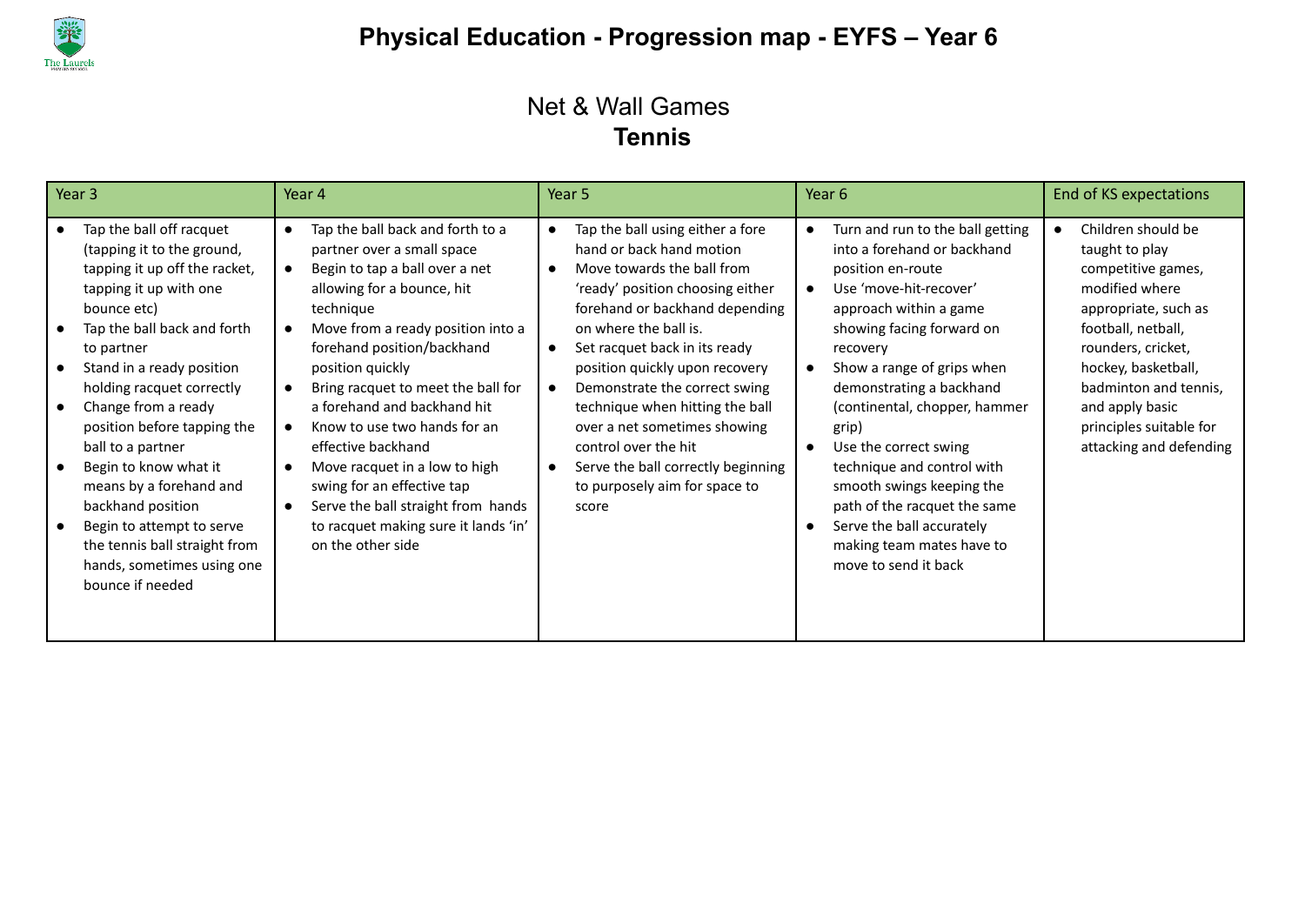

## **Swimming & Water Safety**

| Year 5                                                                        | <b>End of KS expectations</b>                                  |
|-------------------------------------------------------------------------------|----------------------------------------------------------------|
| To develop basic pool safety skills and<br>confidence in water.               | Children should be<br>taught to swim<br>competently,           |
| To develop travel in vertical or horizontal<br>position and introduce floats. | confidently and<br>proficiently over a<br>distance of at least |
| To develop push and glides, any kick<br>action on front and back with or      | 25 m.                                                          |
| without support aids.                                                         | To use a range of<br>strokes effectively                       |
| To develop entry and exit, travel further,<br>float and submerge.             | (EG: front crawl,<br>backstroke and<br>breaststroke)           |
| To develop balance, link activities and<br>travel further on whole stroke.    | Perform safe<br>self-rescue in                                 |
| To show breath control.                                                       | different<br>water-based                                       |
| Introduction to deeper water.                                                 | situations.                                                    |
| Treading water                                                                |                                                                |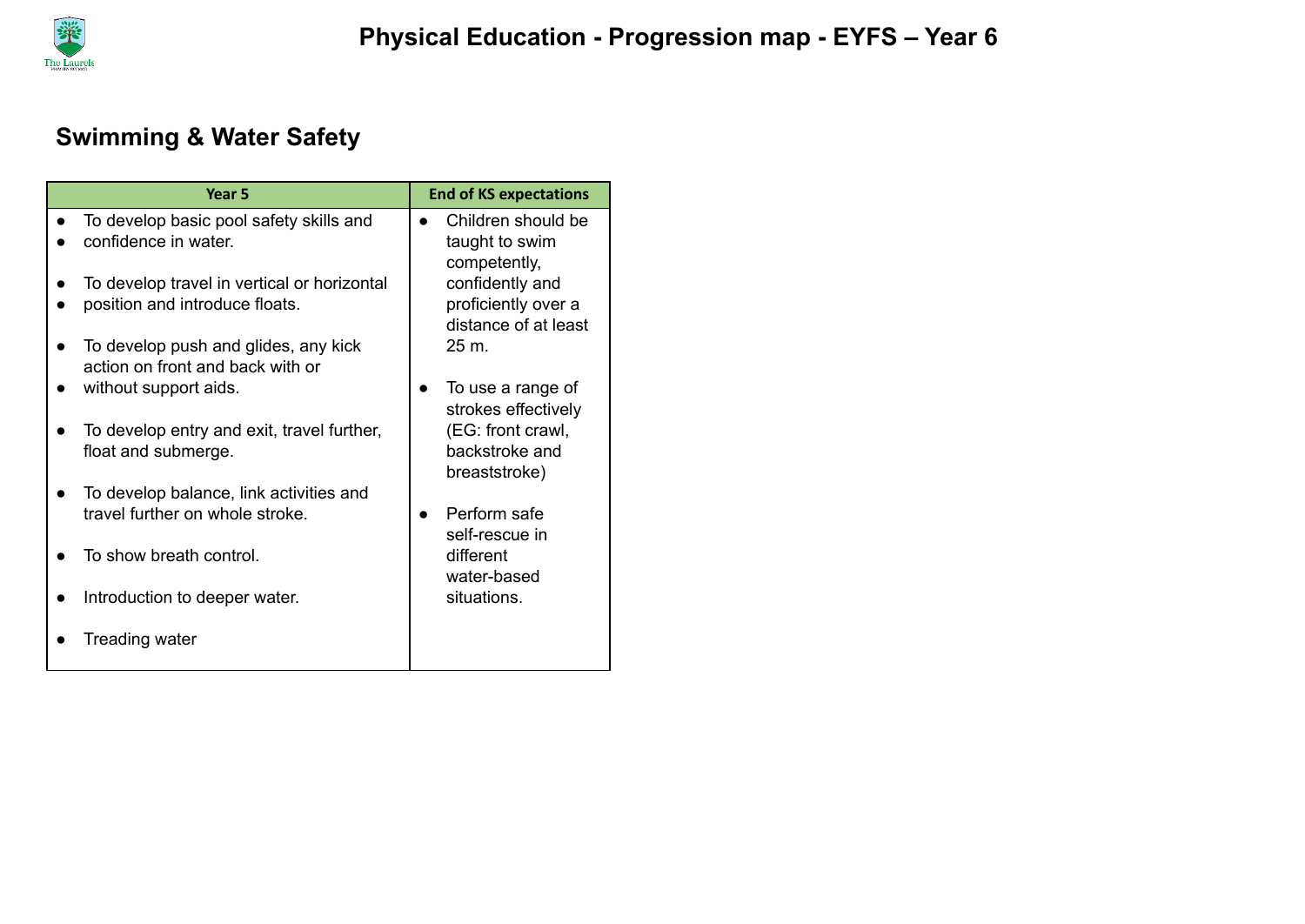

### **Athletics**

| <b>Reception</b> | Year 1                                                                                                                                                                                                                             | Year 2                                                                                                                                                                                                                                                                                  | <b>End of KS expectations</b>                                                                                                                                                                                                                                                                                                                                                           |
|------------------|------------------------------------------------------------------------------------------------------------------------------------------------------------------------------------------------------------------------------------|-----------------------------------------------------------------------------------------------------------------------------------------------------------------------------------------------------------------------------------------------------------------------------------------|-----------------------------------------------------------------------------------------------------------------------------------------------------------------------------------------------------------------------------------------------------------------------------------------------------------------------------------------------------------------------------------------|
|                  | Use varying speeds when<br>$\bullet$<br>running.<br>Explore footwork patterns.<br>Explore arm mobility.<br>$\bullet$<br>Explore different methods of<br>$\bullet$<br>throwing.<br>Practise short distance<br>$\bullet$<br>running. | Run with agility and confidence.<br>Learn the best jumping techniques for<br>distance.<br>Throw different objects in a variety of ways.<br>Hurdle an obstacle and maintain effective<br>running style.<br>Run for distance.<br>Complete an obstacle course with control and<br>agility. | Children should continue to apply<br>and develop a range of skills,<br>learning how to use them in<br>different ways and to link them to<br>make actions and sequences of<br>movement.<br>They should enjoy<br>communicating, collaborating their<br>own success.<br>Children should be taught to use<br>running, jumping, throwing and<br>catching in isolation and in<br>combination. |

| Year 3                                                                                                                                                                                                                                                                                                                                 | Year 4                                                                                                                                                                                                                                                                                                                                                                                                                                                                                             | <b>Year 5</b>                                                                                                                                                                                                                                                                                                                                                                                                                                                                                               | Year 6                                                                                                                                                                                                                                                                                                                                                                                                                               | <b>End of KS expectations</b>                                                                                                                                                                                                                                                                                                                                                                                                                                |
|----------------------------------------------------------------------------------------------------------------------------------------------------------------------------------------------------------------------------------------------------------------------------------------------------------------------------------------|----------------------------------------------------------------------------------------------------------------------------------------------------------------------------------------------------------------------------------------------------------------------------------------------------------------------------------------------------------------------------------------------------------------------------------------------------------------------------------------------------|-------------------------------------------------------------------------------------------------------------------------------------------------------------------------------------------------------------------------------------------------------------------------------------------------------------------------------------------------------------------------------------------------------------------------------------------------------------------------------------------------------------|--------------------------------------------------------------------------------------------------------------------------------------------------------------------------------------------------------------------------------------------------------------------------------------------------------------------------------------------------------------------------------------------------------------------------------------|--------------------------------------------------------------------------------------------------------------------------------------------------------------------------------------------------------------------------------------------------------------------------------------------------------------------------------------------------------------------------------------------------------------------------------------------------------------|
| Run in different<br>directions and at<br>different speeds, using a<br>good technique.<br>Improve throwing<br>technique.<br>Reinforce jumping<br>techniques.<br>Understand the relay<br>and passing the baton.<br>Choose and understand<br>appropriate running<br>techniques.<br>Compete in a mini<br>competition, recording<br>scores. | Select and maintain a running<br>pace for different distances.<br>Practise throwing with power<br>$\bullet$<br>and accuracy.<br>Throw safely and with<br>understanding.<br>Demonstrate good running<br>technique in a competitive<br>situation.<br>Explore different footwork<br>$\bullet$<br>patterns<br>Understand which technique is<br>$\bullet$<br>most effective when jumping<br>for distance.<br>Utilise all the skills learned in<br>$\bullet$<br>this unit in a competitive<br>situation. | Use correct technique to run at<br>speed.<br>Develop the ability to run for<br>$\bullet$<br>distance.<br>Throw with accuracy and<br>power.<br>Identify and apply techniques<br>$\bullet$<br>of relay running.<br>Explore different footwork<br>patterns.<br>Understand which technique is<br>$\bullet$<br>most effective when jumping<br>for distance.<br>Learn how to use skills to<br>$\bullet$<br>improve the distance of a pull<br>throw.<br>Demonstrate good techniques<br>in a competitive situation. | Investigate running styles<br>and changes of speed.<br>Practise throwing with<br>power and accuracy.<br>Throw safely and with<br>understanding.<br>Demonstrate good running<br>technique in a competitive<br>situation.<br>Explore different footwork<br>patterns.<br>Understand which<br>technique is most effective<br>when jumping for distance.<br>Utilise all the skills learned<br>in this unit in a competitive<br>situation. | Children should continue<br>to apply and develop a<br>broader range of skills,<br>learning how to use them<br>in different ways and to<br>link them to make actions<br>and sequences of<br>movement.<br>They should enjoy<br>communicating,<br>collaborating and<br>competing with each<br>other and evaluate their<br>own success.<br>Children should be taught<br>to use running, jumping,<br>throwing and catching in<br>isolation and in<br>combination. |